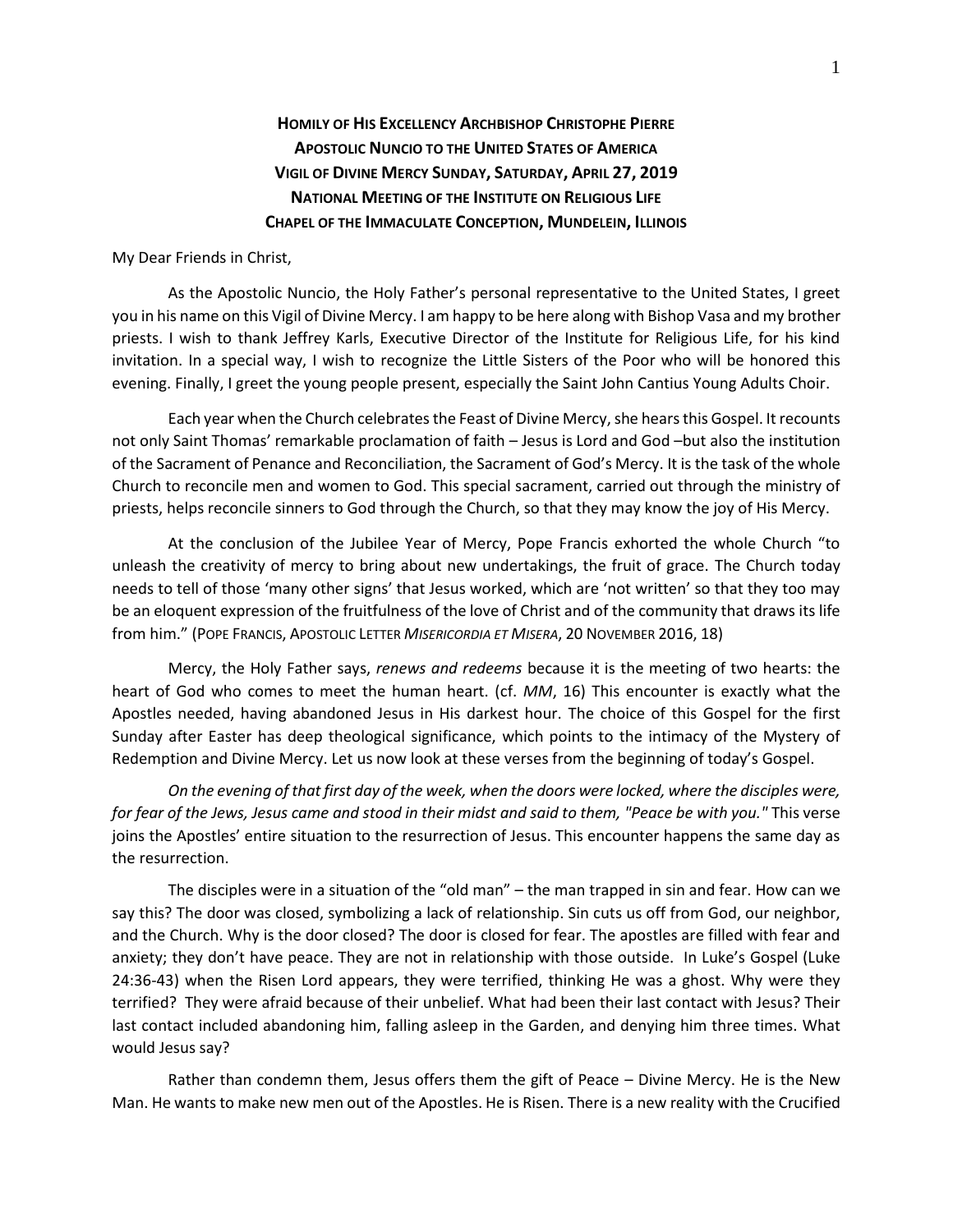and Risen Jesus who conquers sin and passes through the closed door. He conquers the situation of nonrelationship, sin, and fear. He changes their fear into joy.

The notion of fear is important. Whenever Saint Faustina was afraid of how she was going to carry out her mission as an Apostle of Mercy, the Lord would assure her: "Be not afraid" or He would promise her that he would grant her the necessary grace. The Divine Mercy Image, for this reason, bears the signature: "Jesus, I trust in you." In a state of anxiety or fear, the remedy is trust. Jesus radically overturns the situation as it had existed by offering the disciples the Divine Mercy.

His salutation is "*Peace be with you*." Saint John then says, "*He showed them his hands and his side. The disciples rejoiced when they saw the Lord.*" This gesture has a Christological meaning: Jesus reveals His identity. Jesus is not a ghost. He is the Crucified and Risen One, appearing in glorified flesh, while bearing the wounds. This gesture also has a soteriological meaning: The Resurrection re-establishes His relationship with the disciples who betrayed him and who had collaborated in giving him those wounds. This demonstrates that Jesus pardons sins.

*Jesus showed his disciples his wounds*. The Resurrection isn't just a return to a previous state. The resurrection is qualitatively different. Paul writes in Romans 6: *Christ dies no more. Death no longer has power over him*. The Resurrection means a new reality: freedom from the sins of the old man. The wounds demonstrate that the remission of sins is an immediate fruit or effect of the cross.

The Church Fathers reflect on the wounds through the prophet Isaiah (49:16): "*Behold, I have graven you on the palms of my hands; your walls are continually before me."* This verse implies great intimacy. God writes the name of each person on the palm of His hand. God has created and called each person by name to friendship through the covenant. If we resist or break the covenant by doing evil, then God, remaining faithful, seeks us out. He re-initiates dialogue with us.

The destructive power of sin is seen in the wounds of the Risen Christ. Yet it is precisely by these wounds that the disciples recognize the Risen Lord. Effectively, Jesus says to them and to us: "See, upon the palms of my hands I have written your name. You have done this to me, and still I come to you. You are mine." It is from the woundedness of the cross that God initiates the new and everlasting covenant.

In the Book of Revelation, only the Lamb who was slain is worthy to break open the seals on the Book of Life. Jesus is that wounded Lamb. After showing his disciples his wounds, Jesus offers them the gift of peace. God's mercy is without limit. The stigmata are transformed from signs of death and sin into signs of love and reconciliation.

Again, Jesus says to them, "*Peace be with you."* Jesus wishes his disciples peace twice. This is the spiritual gift that accompanies his disciples, even after the Ascension. This peace is the fulfillment of the cross and resurrection. The apostles become witnesses to this peace, which accompanies and strengthens them for their mission.

Jesus then says, *"As the Father sends me, so I send you."* He gives them a mandate for their mission. Jesus' life on earth demonstrated his mission: to be in relationship with the Father and to draw others into this relationship. Jesus came to save sinners. He ate with tax collectors and sinners. St. Augustine says that Christ is God's Mercy. The Risen Christ make the grace of the cross concrete by the sending out of the disciples to continue his work.